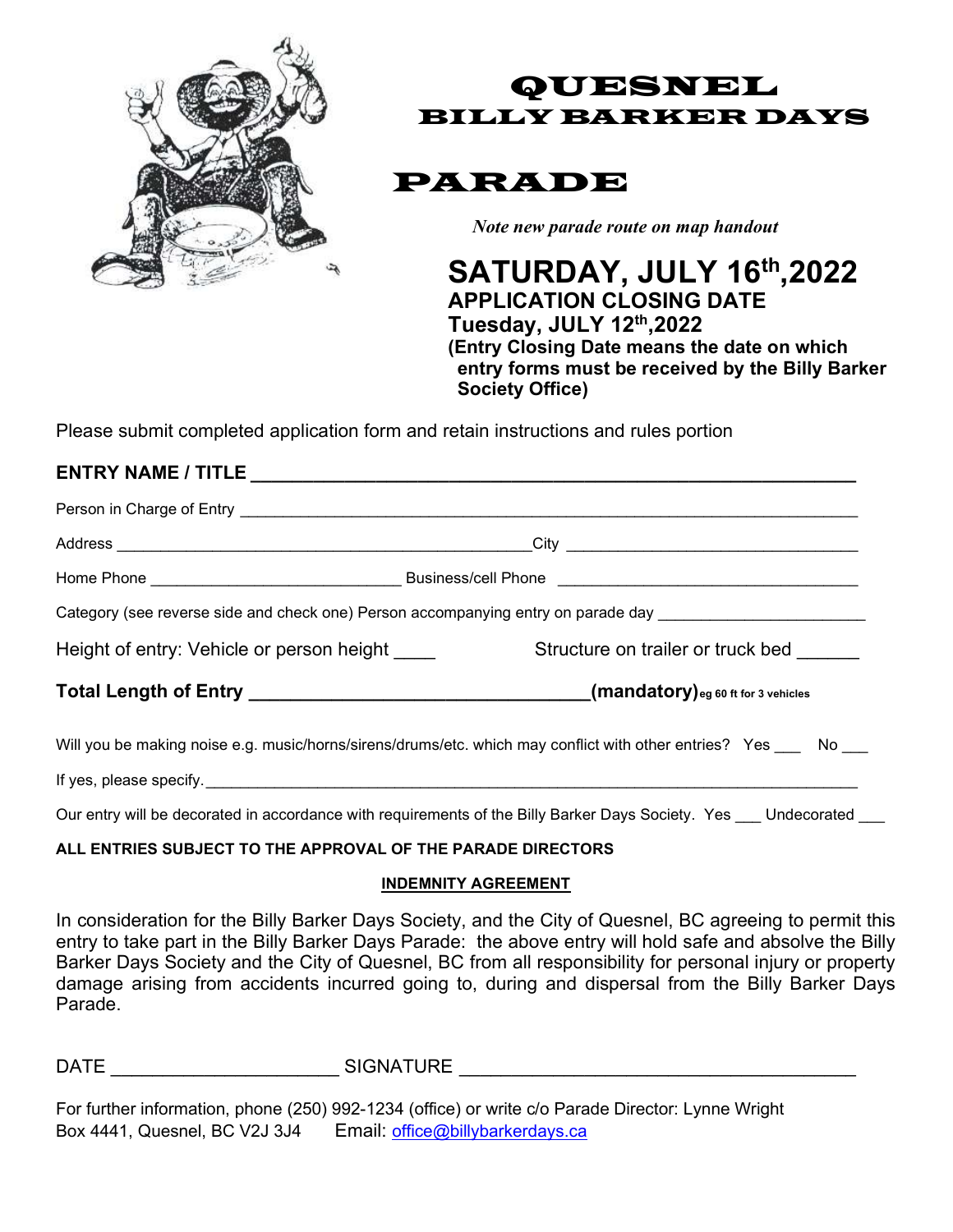## Select only ONE Category within ONE division under which the judges are to consider your entry.

| <b>FLOAT DIVISION</b>                                                                                                                                                                                                                                                                                                                                          |                                                                                                  | <b>NON-JUDGED</b>                                                                                                                                                                                                                       |
|----------------------------------------------------------------------------------------------------------------------------------------------------------------------------------------------------------------------------------------------------------------------------------------------------------------------------------------------------------------|--------------------------------------------------------------------------------------------------|-----------------------------------------------------------------------------------------------------------------------------------------------------------------------------------------------------------------------------------------|
| ) Commercial Float - Billy Barker Era<br>) Commercial Float - Any Theme<br>) Out of City Float<br>Float - Association or Club<br>Children's Float (12 and under)<br>Float - Other                                                                                                                                                                              | 1st, 2nd, 3rd<br>1st, 2nd, 3rd<br>1st, 2nd, 3rd<br>1st. 2nd. 3rd<br>1st, 2nd, 3rd<br><b>Best</b> | Dignitary<br>) Royalty<br>Other                                                                                                                                                                                                         |
| NOTATION TO ALL CLUBS: If you would like your entry to be judged, please enter individually. Thank you.                                                                                                                                                                                                                                                        |                                                                                                  |                                                                                                                                                                                                                                         |
| <b>BAND DIVISION</b>                                                                                                                                                                                                                                                                                                                                           |                                                                                                  |                                                                                                                                                                                                                                         |
|                                                                                                                                                                                                                                                                                                                                                                |                                                                                                  |                                                                                                                                                                                                                                         |
| ) Best Pipe Band 1st 2nd 3rd                                                                                                                                                                                                                                                                                                                                   | () Marching Band 1 <sup>st</sup> , 2 <sup>nd</sup> , 3 <sup>rd</sup>                             | () Best Specialty Band 1st 2nd 3rd                                                                                                                                                                                                      |
| <b>MARCHING DIVISION</b>                                                                                                                                                                                                                                                                                                                                       |                                                                                                  |                                                                                                                                                                                                                                         |
| () Best Drill Team<br>( ) Best Mascot<br>() Marching Unit Club/Organization<br>(i.e. Business,, Brownies, Legion, etc)                                                                                                                                                                                                                                         |                                                                                                  |                                                                                                                                                                                                                                         |
| <b>WHEELED DIVISION</b>                                                                                                                                                                                                                                                                                                                                        |                                                                                                  |                                                                                                                                                                                                                                         |
| $( )$ Best 1900 - 1980 Stock<br>) Best 1900 - 1970 Restored<br>) Best Antique Equipment<br>) Best Other Wheeled (tractor, logging truck etc.)<br>$( )$ Non - Judged Wheeeled<br>.Antique Vehicles are to display the Make, Model, and Year of entry<br>NOTATION TO ALL CLUBS: If you would like your entry to be judged, please enter individually. Thank you. | (Type/Year/Make)<br>(Type/Year/Make)                                                             | <u> 1989 - Johann Barbara, martin da basar da basar da basar da basar da basar da basar da basar da basar</u><br><u> 1989 - Johann Stein, marwolaethau a bhann an t-Albann an t-Albann an t-Albann an t-Albann an t-Albann an t-Alb</u> |
| <b>HORSE DIVISION</b> - Please check only one.                                                                                                                                                                                                                                                                                                                 |                                                                                                  |                                                                                                                                                                                                                                         |
| () Best Horse and Rider - Billy Barker theme<br>() Best Horse and Rider - Other<br>) Best Riding Club<br>(Clubs/Organization, Drill Teams, etc.)<br>Horse Drawn Entry<br>) Team Drawn Entry                                                                                                                                                                    |                                                                                                  |                                                                                                                                                                                                                                         |
|                                                                                                                                                                                                                                                                                                                                                                |                                                                                                  |                                                                                                                                                                                                                                         |
| ) Best Children's Bicylce Entry (12 and under)                                                                                                                                                                                                                                                                                                                 |                                                                                                  |                                                                                                                                                                                                                                         |
|                                                                                                                                                                                                                                                                                                                                                                |                                                                                                  |                                                                                                                                                                                                                                         |
| FOR NEWSPAPERS/RADIO/TELEVISION. THE PARADE WILL BE TELEVISED LIVE. (Mandatory)<br>Name of Entry and VIP's on float and any other information. <b>Consuming the State of Anti-</b>                                                                                                                                                                             |                                                                                                  |                                                                                                                                                                                                                                         |

 $\mathcal{L}_\text{max} = \frac{1}{2} \sum_{i=1}^{n} \mathcal{L}_\text{max} = \frac{1}{2} \sum_{i=1}^{n} \mathcal{L}_\text{max} = \frac{1}{2} \sum_{i=1}^{n} \mathcal{L}_\text{max} = \frac{1}{2} \sum_{i=1}^{n} \mathcal{L}_\text{max} = \frac{1}{2} \sum_{i=1}^{n} \mathcal{L}_\text{max} = \frac{1}{2} \sum_{i=1}^{n} \mathcal{L}_\text{max} = \frac{1}{2} \sum_{i=1}^{n} \mathcal{L}_\text{max} = \frac{1}{$ 

 $\_$  ,  $\_$  ,  $\_$  ,  $\_$  ,  $\_$  ,  $\_$  ,  $\_$  ,  $\_$  ,  $\_$  ,  $\_$  ,  $\_$  ,  $\_$  ,  $\_$  ,  $\_$  ,  $\_$  ,  $\_$  ,  $\_$  ,  $\_$  ,  $\_$  ,  $\_$  ,  $\_$  ,  $\_$  ,  $\_$  ,  $\_$  ,  $\_$  ,  $\_$  ,  $\_$  ,  $\_$  ,  $\_$  ,  $\_$  ,  $\_$  ,  $\_$  ,  $\_$  ,  $\_$  ,  $\_$  ,  $\_$  ,  $\_$  ,

 \_\_\_\_\_\_\_\_\_\_\_\_\_\_\_\_\_\_\_\_\_\_\_\_\_\_\_\_\_\_\_\_\_\_\_\_\_\_\_\_\_\_\_\_\_\_\_\_\_\_\_\_\_\_\_\_\_\_\_\_\_\_\_\_\_\_\_\_\_\_\_\_\_\_\_\_\_\_\_\_\_\_\_\_\_\_\_\_\_\_\_\_\_\_\_\_\_\_\_\_\_\_\_\_ \_\_\_\_\_\_\_\_\_\_\_\_\_\_\_\_\_\_\_\_\_\_\_\_\_\_\_\_\_\_\_\_\_\_\_\_\_\_\_\_\_\_\_\_\_\_\_\_\_\_\_\_\_\_\_\_\_\_\_\_\_\_\_\_\_\_\_\_\_\_\_\_\_\_\_\_\_\_\_\_\_\_\_\_\_\_\_\_\_\_\_\_\_\_\_\_\_\_\_\_\_\_\_\_ \_  $\_$  ,  $\_$  ,  $\_$  ,  $\_$  ,  $\_$  ,  $\_$  ,  $\_$  ,  $\_$  ,  $\_$  ,  $\_$  ,  $\_$  ,  $\_$  ,  $\_$  ,  $\_$  ,  $\_$  ,  $\_$  ,  $\_$  ,  $\_$  ,  $\_$  ,  $\_$  ,  $\_$  ,  $\_$  ,  $\_$  ,  $\_$  ,  $\_$  ,  $\_$  ,  $\_$  ,  $\_$  ,  $\_$  ,  $\_$  ,  $\_$  ,  $\_$  ,  $\_$  ,  $\_$  ,  $\_$  ,  $\_$  ,  $\_$  ,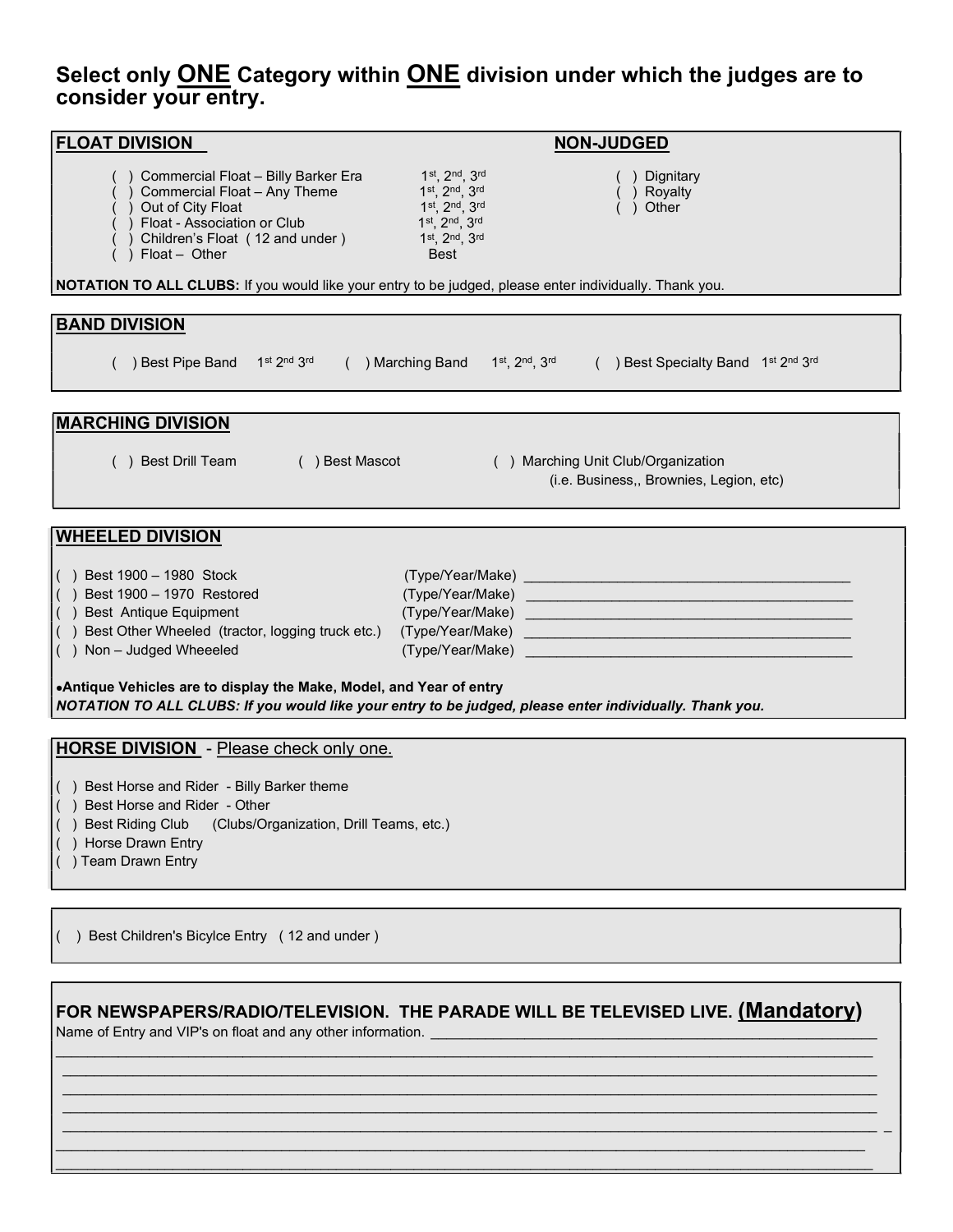# Billy Barker Days Parade Rules - 2022

Please keep for your information

Floats must be at the Parade Marshalling area between 8:00 am and 9:00 am. Judging takes place at 9:00 am. Do not arrive prior to 7:45 out of consideration for the neighbourhood residents.

Line-up numbers for the parade will be handed out on the morning of the parade at the marshaling point located at the corner of Murphy and Bowron Street. Enter via Shepherd Ave.

A parade attendant will escort you to your assigned position.

All parade numbers must be displayed clearly on your entry. (Judging is based on your number)

### Basic Requirements – Province of BC Road Travel

Maximum Height - 12 feet Maximum Width – 8 feet Maximum Length – 35 feet (for single vehicle) Maximum Length - 60 feet (for articulated vehicles)

A driver must remain with the entry at all times in the marshaling area.

All wheeled entries must have a valid permit.

All antique vehicles are required to display the year, make and model.

All animal entries MUST supply own "Pooper Scooper" (clean-up unit).

Floats must carry a fire extinguisher (dry chemical) – at least 5 lbs) in good working order and know how to use it properly. Exhaust pipes must be wrapped with a fire retardant material where they pass near any decorations. The Fire Department may conduct inspections on the morning of the parade.

NO MATERIAL OF ANY KIND MAY BE HANDED OUT BEFORE / DURING / AFTER THE PARADE, ALONG THE PARADE ROUTE OR IN THE MARSHALLING AREA. This includes the distribution of candy, balloons, gifts, merchandise, literature, etc... This is to protect children and spectators from being injured around moving vehicles. FAILURE TO ADHERE TO THIS RULE IS AMPLE CAUSE FOR IMMEDIATE EJECTION FROM THE PARADE AND POSSIBLE ENTRY DENIAL FOR FUTURE PARADES.

All entries must be of proper construction and serviced with gasoline, water, oil, and have tires checked to allow no chance of breakdown during parade. Please make sure your brakes are in good order and there is proper vision and ventilation

In case of breakdown, obtain help from traffic control personnel to quickly push entry out of the way. In the event an entry develops a flat tire or for any reason cannot proceed under its own power or be towed, get it off the parade route at the nearest intersection.